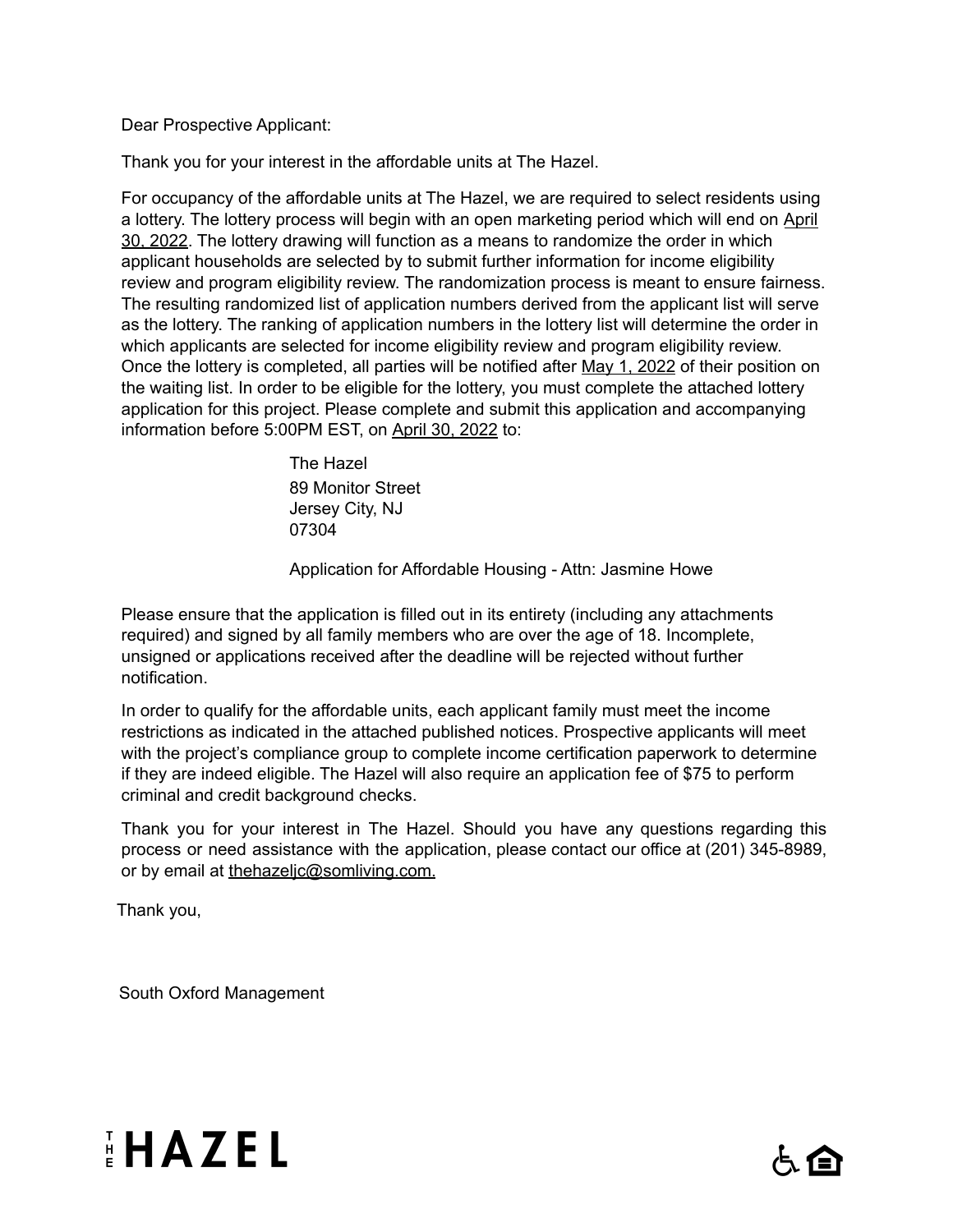### **THE HAZEL APPLICATION FOR LOTTERY**

| Applicant Information: Each Applicant over the age of 18 must complete their own<br>application form |        |  |            |  |  |
|------------------------------------------------------------------------------------------------------|--------|--|------------|--|--|
| Name:                                                                                                | DOB:   |  | Cell:      |  |  |
| E-Mail:                                                                                              | SSN:   |  | Alt Phone: |  |  |
| State of Issue:<br>Driver's License/State ID#                                                        |        |  |            |  |  |
| <b>Current Address:</b>                                                                              |        |  |            |  |  |
| City:                                                                                                | State: |  | Zip Code:  |  |  |
| <b>Current Landlord Name:</b><br>Current Landlord Phone #:                                           |        |  |            |  |  |
| Previous Address:                                                                                    |        |  |            |  |  |
| City:                                                                                                | State: |  | Zip Code:  |  |  |
| <b>Employment Information:</b>                                                                       |        |  |            |  |  |
| <b>Current Employer:</b>                                                                             |        |  |            |  |  |
| How Long?<br>Employer Address:                                                                       |        |  |            |  |  |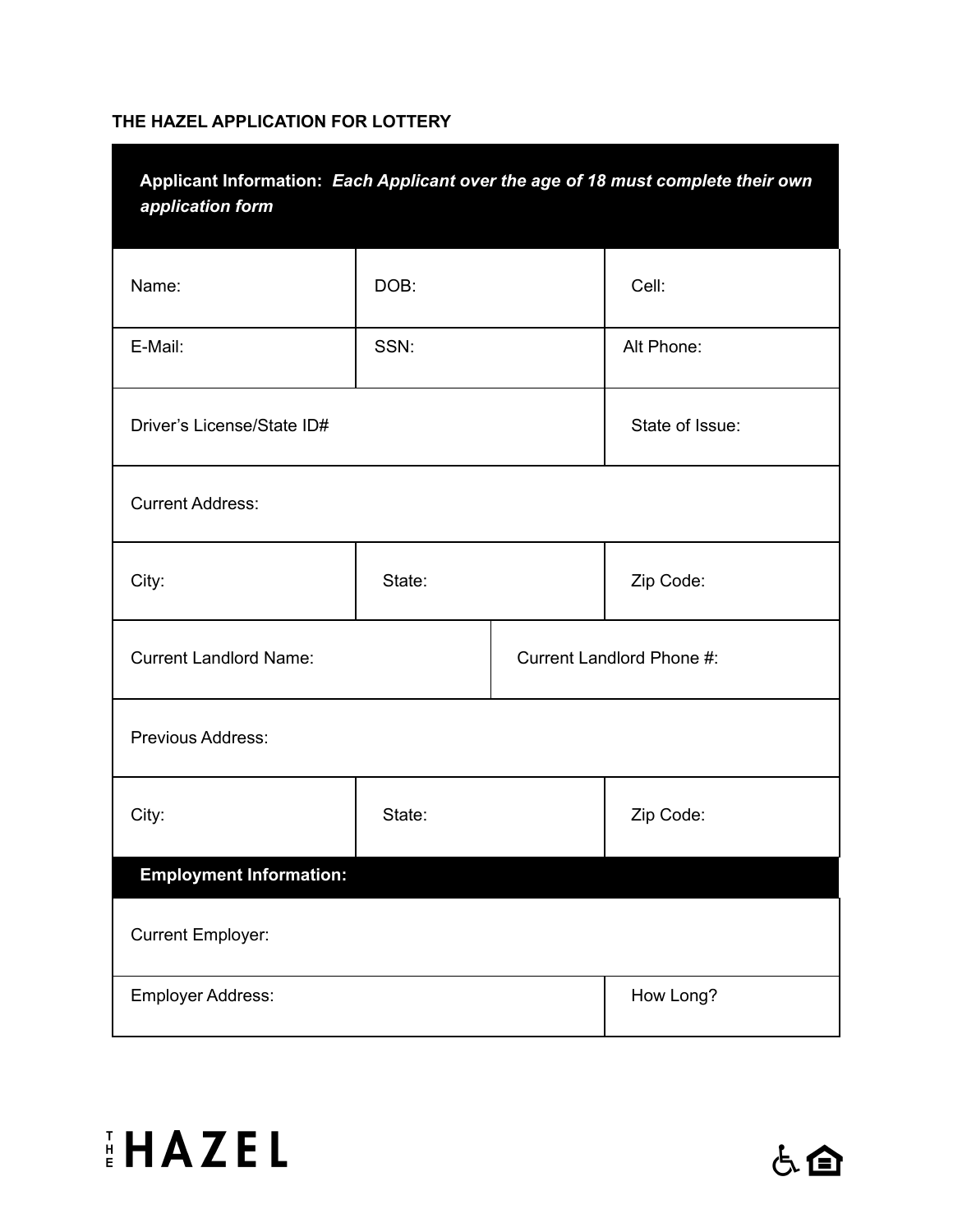| Phone:                                                                                    | E-Mail:                                                    | Fax:                  |  |  |
|-------------------------------------------------------------------------------------------|------------------------------------------------------------|-----------------------|--|--|
| City:                                                                                     | State:                                                     | Zip Code:             |  |  |
| Position:                                                                                 | Hourly Salary:                                             | Annual Income:        |  |  |
| Additional Income: Y/N<br>(please circle)                                                 | Type:                                                      | <b>Annual Amount:</b> |  |  |
|                                                                                           | Additional Occupants: List everyone who will live with you |                       |  |  |
| Name                                                                                      | Relationship To                                            | <b>DOB</b>            |  |  |
|                                                                                           |                                                            |                       |  |  |
|                                                                                           |                                                            |                       |  |  |
|                                                                                           |                                                            |                       |  |  |
|                                                                                           |                                                            |                       |  |  |
| I authorize the verification of the information provided on this form as to my credit and |                                                            |                       |  |  |
| employment. I have received a copy of this application.                                   |                                                            |                       |  |  |
| Signature of Applicant:                                                                   | Date:                                                      |                       |  |  |



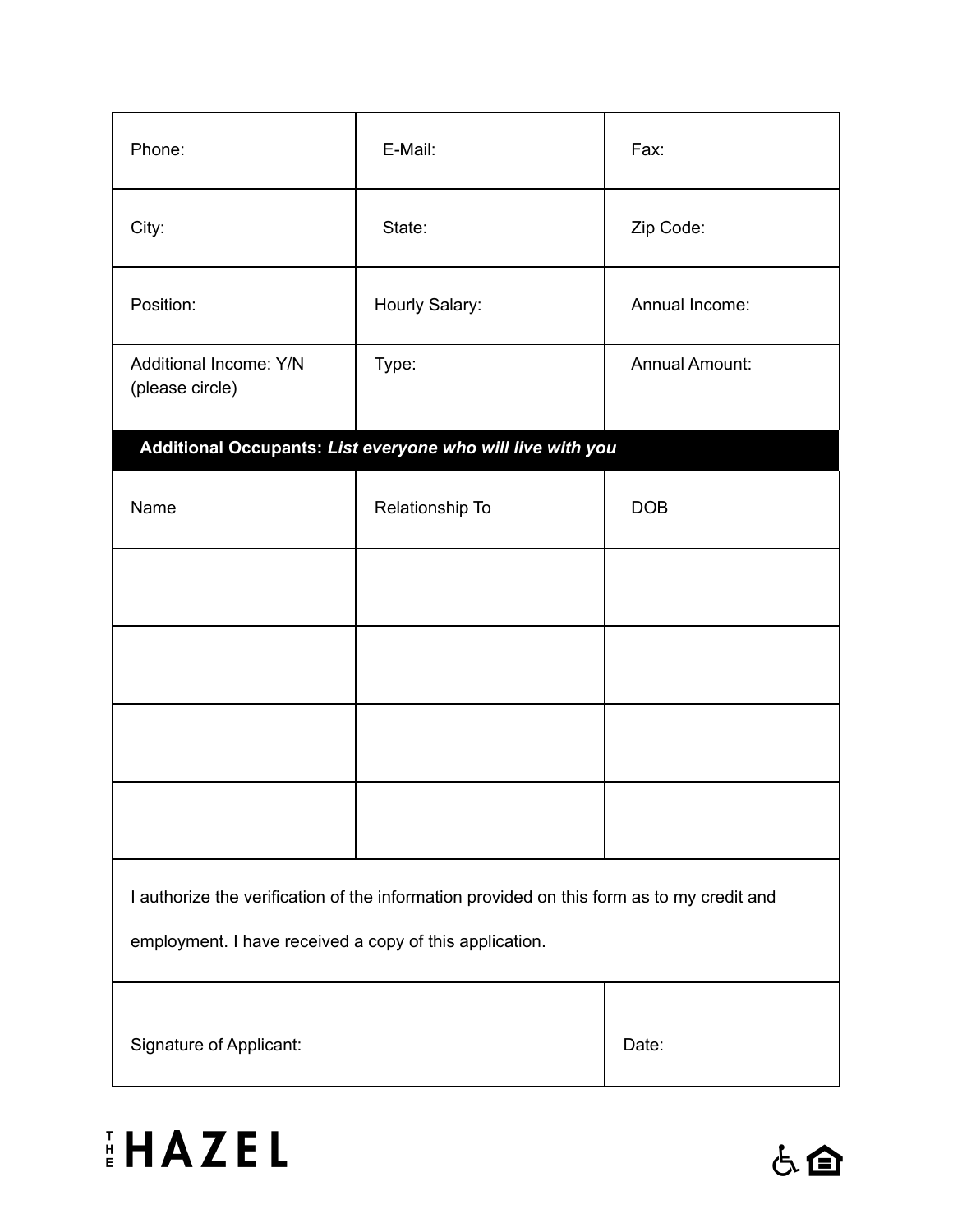## **ADDITIONAL INFORMATION**

**This is not an application for housing. This is an application to participate in the Lottery resident selection at The Hazel.** This Lottery Application is the beginning of this process. All Lottery Applications are due on or before April 30, 2022. Once the lottery is completed, all parties will be notified after May 1, 2022 of their position on the waiting list. In order to be eligible for the lottery you must complete this application. Please understand that completing this application does not guarantee qualification for our community. All applicants will be required to complete a verification process to ensure they meet all required conditions to qualify for housing.

## **PROGRAM ELIGIBILITY REQUIREMENTS**

A total of six (6) units in the property will be maintained as "Moderate Income" Housing and shall be maintained as affordable for a term as agreed to in the AHA.

### **Unit Breakdown: 1 Studio / 3 One Bedroom / 2 Two Bedroom**

### **INCOME LIMITS**

"Moderate Income" is defined as the total combined gross annual income for all members of a household whose total income is greater than 50% but does not exceed 80%, of the area median income for the Jersey City Metro FMR Area, as adjusted for households of the same size, ("Qualified Tenants") as established by the U.S. Department of Housing and Urban Development ("HUD");

For 2021 the Income Limits shall be as follows:

| # of<br><b>Persons</b> | 1 Person | 2 Persons | 3 Persons | <b>4 Persons</b> | <b>5 Persons</b> |
|------------------------|----------|-----------|-----------|------------------|------------------|
| 50% AMI                | \$36,250 | \$41,400  | \$46,600  | \$51,750         | \$55,900         |
| 80% AMI                | \$58,000 | \$66,240  | \$74,560  | \$82,800         | \$89,440         |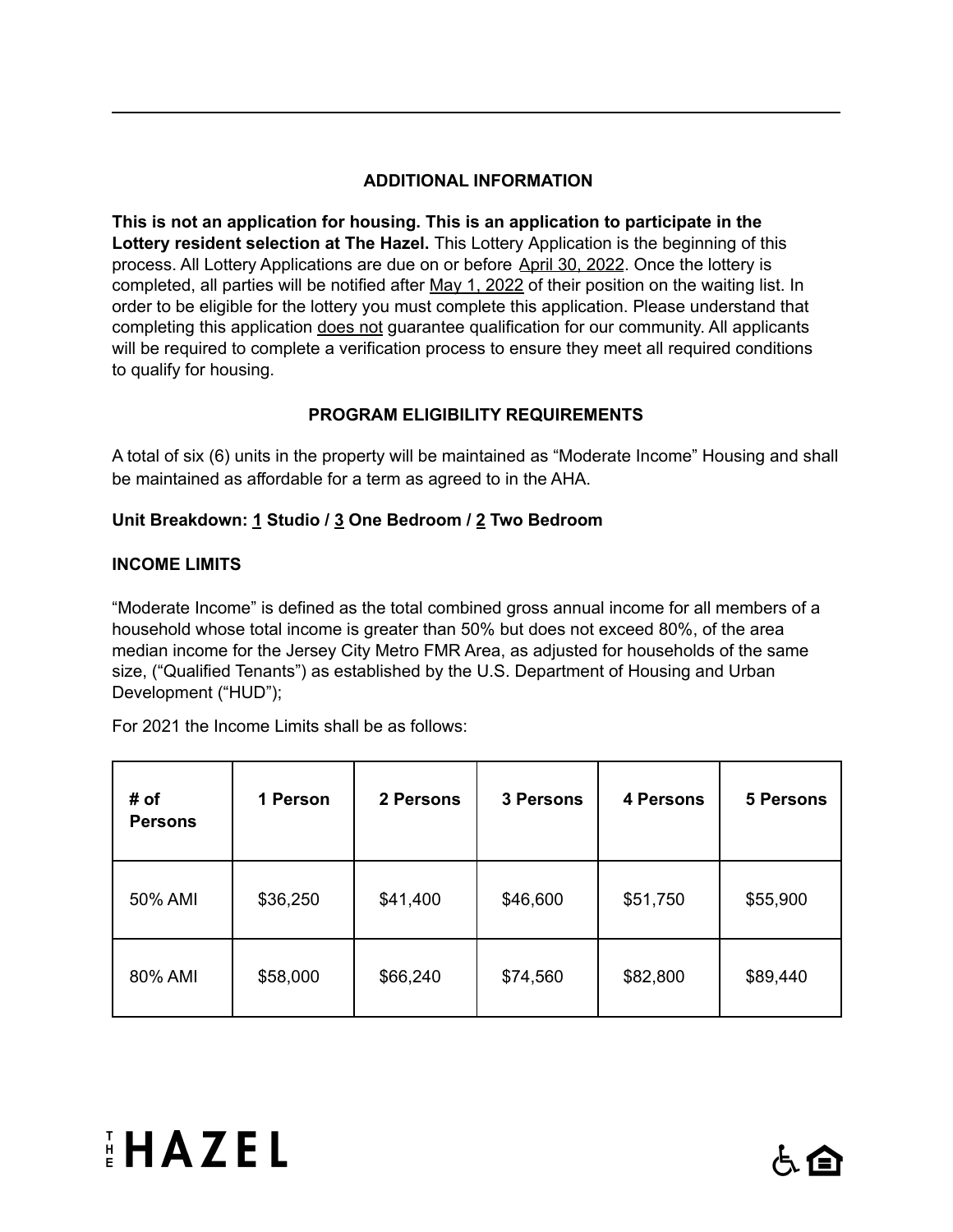## **RENTS**

The initial base rents shall be set based on the "Income Limits & Maximum Rents" promulgated by the New Jersey Housing and Mortgage Finance Agency (NJHMFA) in effect at the time of the approval of the Affirmative Marketing Plan by the DOAH.

|  |  |  | For 2021 the Rents shall be as follows: |
|--|--|--|-----------------------------------------|
|  |  |  |                                         |

| <b>Studio</b> | 1 Bedroom | 2 Bedroom |
|---------------|-----------|-----------|
| 80% AMI -     | 80% AMI - | 80% AMI - |
| \$1,450       | \$1,553   | \$1,864   |

**Please ensure that the application is filled out in its entirety (including any attachments required) and signed by all family members who are over the age of 18.** Incomplete, unsigned or applications received after the deadline will be rejected without further notification.

## **ACKNOWLEDGEMENT AND AGREEMENT**

Application represents that all information in the application is accurate and true to the best of the applicant's knowledge and that willfully providing false or misleading statements may constitute grounds from program ineligibility. Applicant authorizes South Oxford Management and/or its agents to verify the information contained herein. Applicant agrees to notify South Oxford Management of any material change in the information provided on this application.

South Oxford Management may obtain investigative consumer reports from employers, landlords, law enforcement agencies, credit reporting agencies, or other applicable sources. Applicant(s) represent that there are no duplicate applications submitted by any potential occupants listed and acknowledges that submission of duplicate applications may disqualify all other duplicate applications submitted by the same household. South Oxford Management will provide applicant, if approved with conditions or denied, with information about the nature of such determinations. Applicant may request a copy of any public offering statement, Affordable Housing Agreement, or their equivalent. Applicant acknowledges that all information and material provided as part of the application process and all subsequent eligibility processes shall be kept confidential and shall be used by the Developer, mortgage lenders and/or City agencies and departments only as needed to determine the applicant's eligibility for affordable housing. Said information will not be disclosed to any other parties without the written permission of the applicant and will be maintained in a secure manner.

| Please confirm you agree to these terms: | Yes | No. |
|------------------------------------------|-----|-----|
|                                          |     |     |

Applicant Signature: Management Signature: Management Signature: Management Signature: Management Signature: Ma

Date: experience and the second state of the second state of the second state of the second state of the second state of the second state of the second state of the second state of the second state of the second state of t



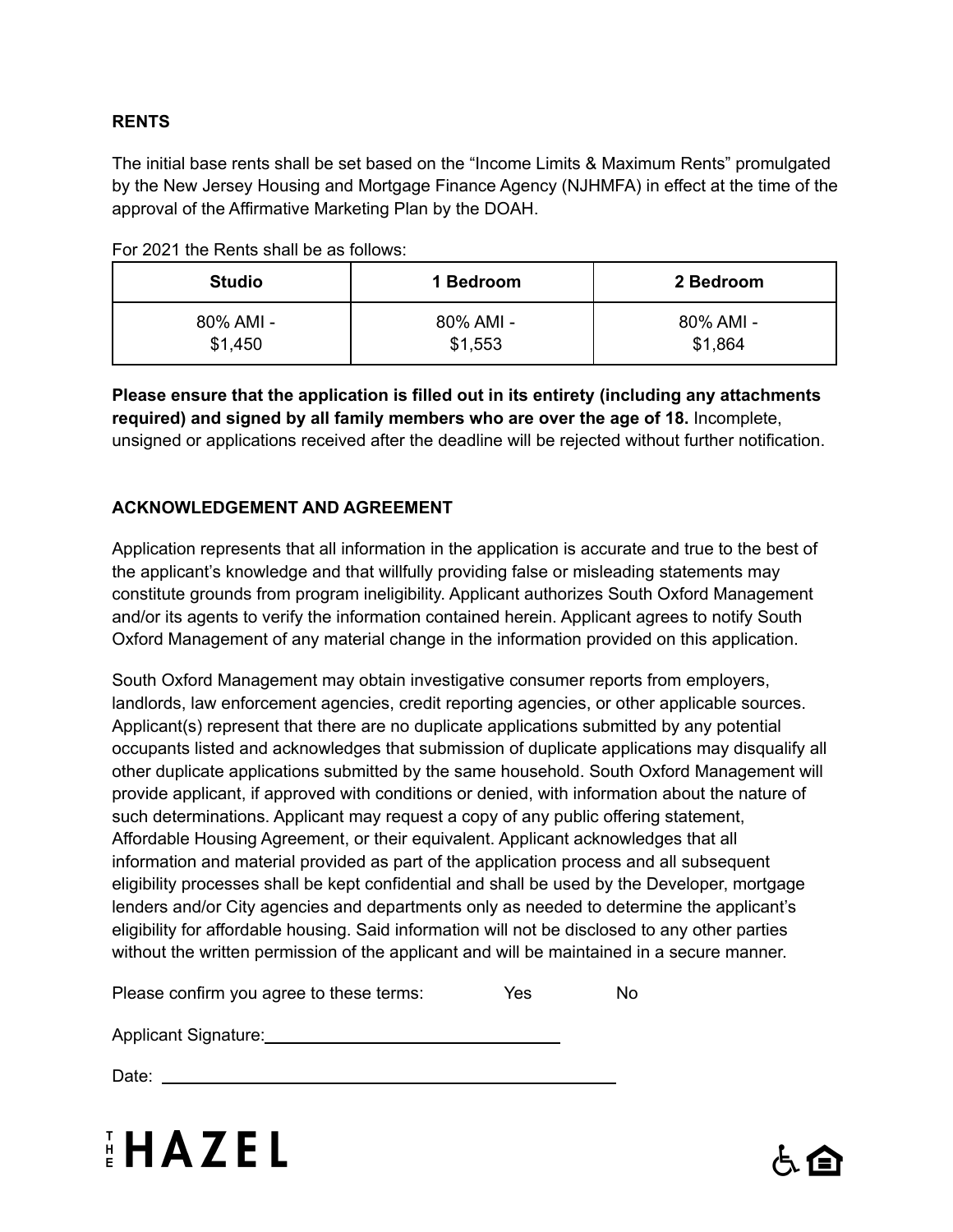## **NOTICE OF AFFORDABLE HOUSING UNITS AVAILABLE**

Address: The Hazel, 89 Monitor Street, Jersey City, NJ 07304

Phone: (201) 345-8989

Email: thehazeljc@somliving.com

#### **NUMBER OF AVAILABLE UNITS BY BEDROOM SIZE**

Studio: 1

- 1- Bedroom: 3
- 2- Bedroom: 2

#### **MONTHLY RENT**

Studio: \$1,450

- 1- Bedroom: \$1,553
- 2-Bedroom: \$1,864

### **ANNUAL MAXIMUM INCOME LIMITS BY HOUSEHOLD SIZE**

| # of<br>persons | 1 Person | 2 Person | 3 Person | 4 Person | 5 Person |
|-----------------|----------|----------|----------|----------|----------|
| 50% AMI         | \$36,250 | \$41,400 | \$46,600 | \$51,750 | \$55,900 |
| 80% AMI         | \$58,000 | \$66,240 | \$74,560 | \$82,800 | \$89,440 |